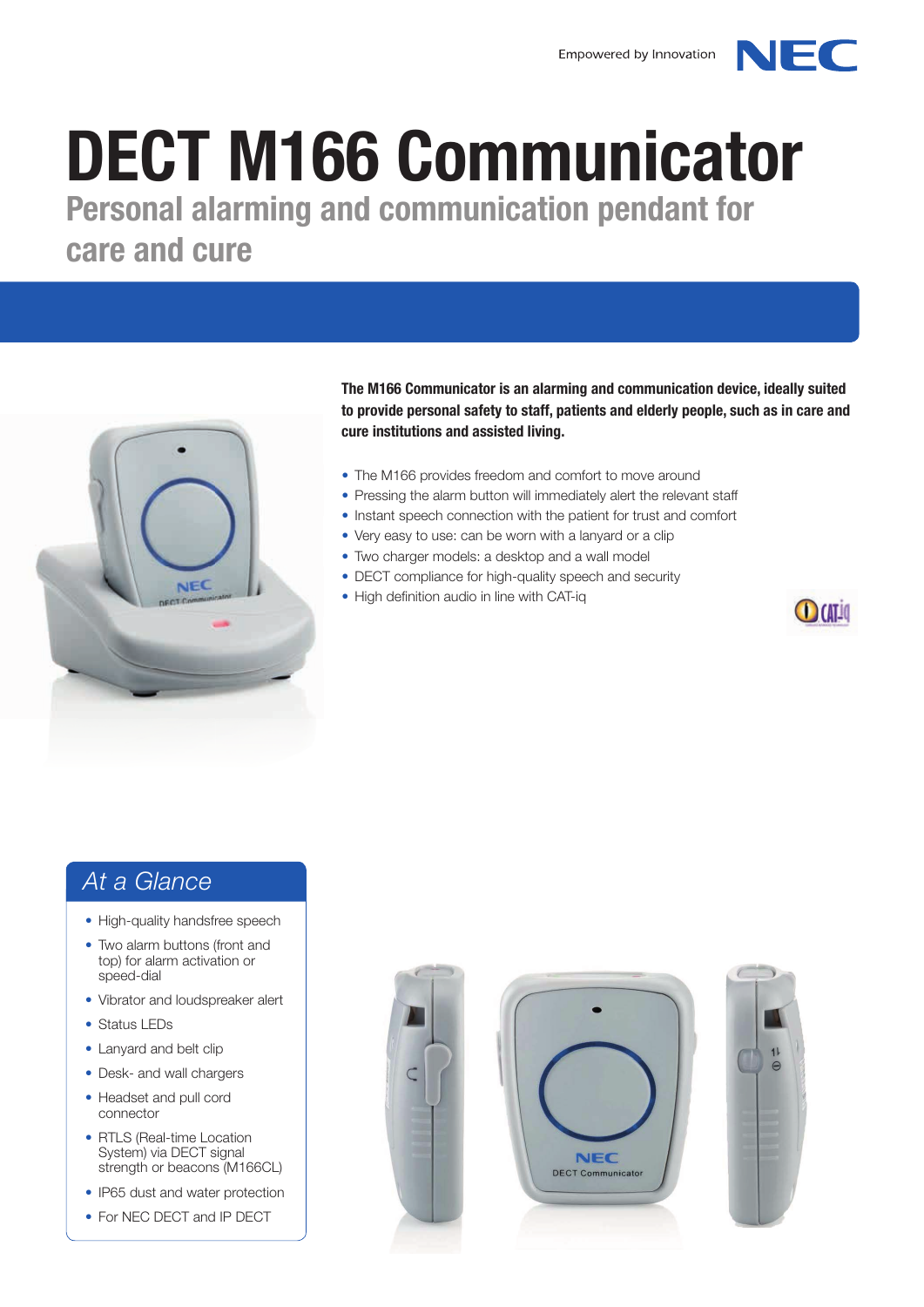#### Features

| Call handling <sup>1)</sup>                                                | • Automatic call answer<br>• Talk time up to 3 hours                                               | • Standby time up to 72 hours |
|----------------------------------------------------------------------------|----------------------------------------------------------------------------------------------------|-------------------------------|
| <b>Design</b>                                                              | • Robust design for use in professional environments<br>• Dust and water resistance: IP65          |                               |
| <b>Headset</b>                                                             | • Wired headset support (2.5 mm)                                                                   |                               |
| <b>Keys</b>                                                                | • Alarm 1 button with blue LEDs<br>• Alarm 2 button (on top)<br>• On/Off button with blue LED      |                               |
| Localization                                                               | • Multiple (RF) power levels                                                                       |                               |
| Sound/Audio                                                                | • Hands free operation<br>• Trembler                                                               |                               |
| <b>Security</b>                                                            | • Automatic encryption for secure calls                                                            |                               |
| Service/Maintenance                                                        | • Software upgrading via air interface <sup>2)</sup><br>• Software upgrading via headset interface |                               |
| User interface<br>• Ringer tones/melodies: 7                               |                                                                                                    |                               |
| 1) Features depend on the capabilities of the PBX and the DECT system used |                                                                                                    |                               |

*2) Needs to be supported by the DECT system*

#### Physical Characteristics

| <b>Dimensions</b>                                                                                                                                                                    | $\bullet$ Handset: 63.5 x 53 x 20 mm<br>• Charger: $71 \times 69 \times 40$ mm                                                                                                                    |  |
|--------------------------------------------------------------------------------------------------------------------------------------------------------------------------------------|---------------------------------------------------------------------------------------------------------------------------------------------------------------------------------------------------|--|
| Weight                                                                                                                                                                               | • Handset: 50 g<br>• Charger: 120 g<br>• AC Adapter: 90 g                                                                                                                                         |  |
| <b>Protection</b>                                                                                                                                                                    | · Handset: IP65                                                                                                                                                                                   |  |
| Range                                                                                                                                                                                | $\bullet$ Indoor: 50 m max $3$<br>$\bullet$ Outdoor: 300 m max $^{3}$                                                                                                                             |  |
| <b>Power Supply</b>                                                                                                                                                                  | • Handset: 3.7V, 400mAh Lithium-ion battery<br>• Charger: Powered via AC/DC adapter<br>• Input: 100-240VAC/50/60Hz<br>• Output: 5VDC/350mA<br>• Mains plug: Euro, UK, and Australia <sup>4)</sup> |  |
| Colour and<br><b>Finishing</b><br>M166                                                                                                                                               | • Handset: Grey<br>• Desktop charger: Grey<br>· Wall unit: grey                                                                                                                                   |  |
| <b>Audible</b><br>indicators                                                                                                                                                         | • Coverage warning                                                                                                                                                                                |  |
| <b>LED</b><br>indicators                                                                                                                                                             | • LED circle around the large alarm button with<br>distinctive colour<br>• Blue LED in On/Off key<br>. Red and Green operation state LEDs                                                         |  |
| 3) The radio coverage of DECT handsets depends on the environ-<br>ment and the presence of obstacles<br>4 The mains plug contains a changeable part for the different power<br>plugs |                                                                                                                                                                                                   |  |

## **Accessories**

|  | M166        | • Wall unit with adapter       |
|--|-------------|--------------------------------|
|  | accessories | • Belt clip                    |
|  |             | $\bullet$ Lanyard              |
|  |             | • Battery pack                 |
|  |             | • Desktop Charger with adapter |
|  |             | • DLA locator unit             |
|  |             | • Wired headset                |

## Transmission & Frequency

| <b>Transmitted radio RF power</b>                                   | Less than $250$ mW $5$ ) |
|---------------------------------------------------------------------|--------------------------|
| <b>Average Radio RF power</b>                                       | 10 <sub>m</sub> W        |
| <b>Frequency band EMEA</b>                                          | $1880 - 1900$ MHz        |
| Frequency band Thailand 6)                                          | 1900 - 1906 MHz          |
| Frequency band Latin America <sup>6</sup> )<br>$1910 - 1930$ MHz    |                          |
| Frequency band North America <sup>6)</sup><br>1920 - 1930 MHz       |                          |
| 5) The transmitted Radio RF power is according to local regulations |                          |

*6) The M166 has a triple frequency band and can be used in the EMEA, American and* Thai *DECT frequency band*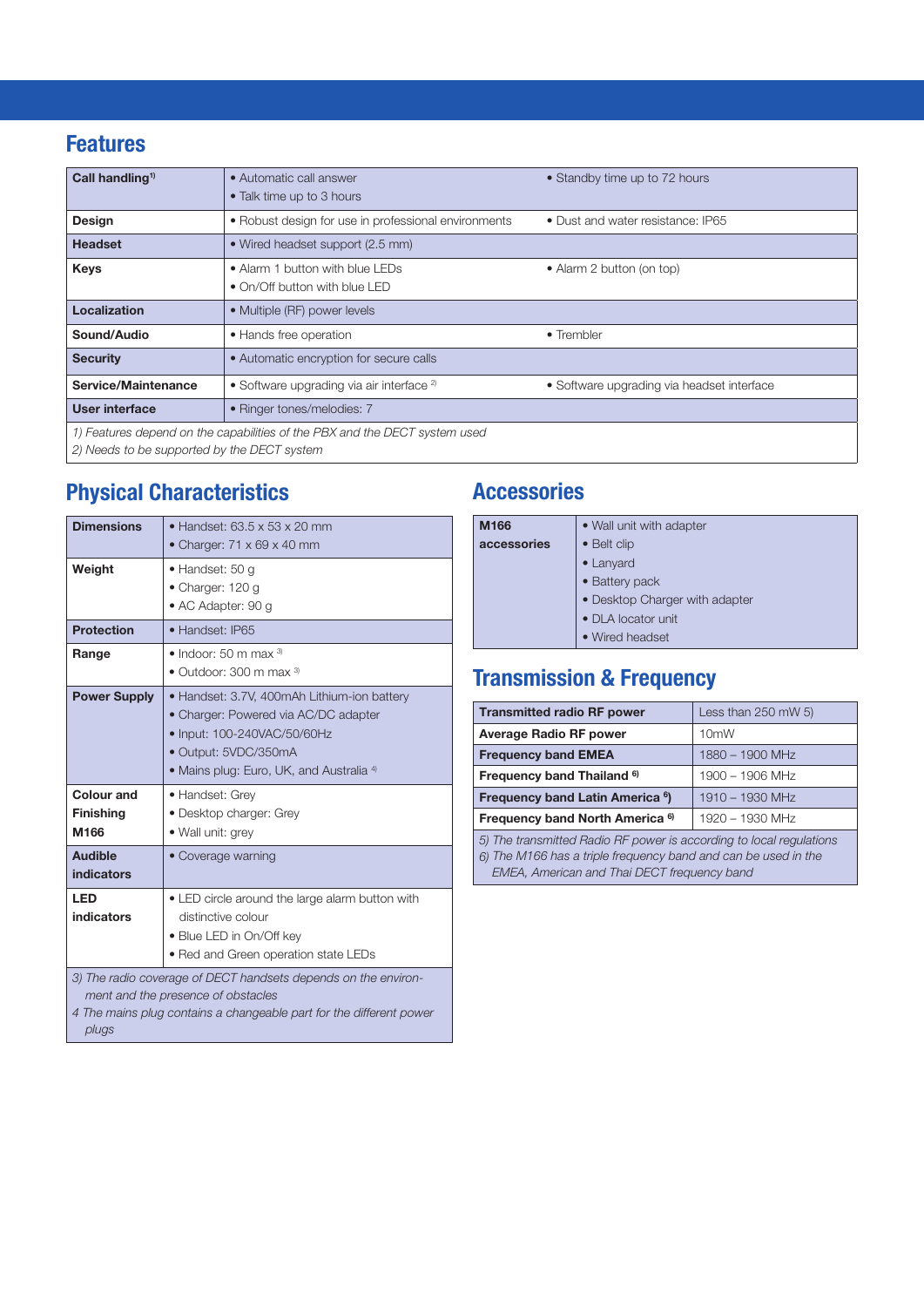#### Environmental Conditions

| Temperature range        | Operating: $-10^{\circ}$ C to $+55^{\circ}$ C |
|--------------------------|-----------------------------------------------|
|                          | Transport: $-25^{\circ}$ C to $+70^{\circ}$ C |
|                          | Storage: $-15^{\circ}$ C to $+60^{\circ}$ C   |
| <b>Relative Humidity</b> | Operating: 10 to 95%                          |
|                          | Transport: 10 to 100%                         |
|                          | Storage: 10 to 95%                            |

#### Package content

| <b>M166C(L) Communicator</b>   |
|--------------------------------|
| <b>Belt clip</b>               |
| Lanyard                        |
| Desktop charger and AC adapter |

#### **Compliance**

| The M166 Communicator carries a CE mark (European directive |  |  |
|-------------------------------------------------------------|--|--|
| 1999/5/EC)                                                  |  |  |
| EN 301 489-1, EN 301 489-6                                  |  |  |
| EN 50360                                                    |  |  |
| EN 301 406                                                  |  |  |
| <b>Safety</b><br>EN 60950-1                                 |  |  |
|                                                             |  |  |

#### **Compatibility**

| <b>Platform Compatibility</b> | • Aspire, IPC500, SV8100 and SV9100    |
|-------------------------------|----------------------------------------|
| <b>IP DECT</b>                | • 2000IPS, SV8300 and SV9300           |
|                               | • SV7000, SV8500 and SV9500            |
|                               | • IS3000 with DECT or IP DECT          |
|                               | $\bullet$ SIP@Net                      |
|                               | • XN120, IPC100, SV8100 and SV9100     |
|                               | • Certified SIP enabled PBXs or        |
|                               | SIP servers                            |
|                               | • Certified systems of Alcatel Lucent, |
|                               | Cisco and Broadsoft                    |
|                               |                                        |

## Directives and Regulations

| <b>European Union</b> | • R&TTE directive 1999/5/EC |
|-----------------------|-----------------------------|
|                       | • EMC directive 2004/108/EC |
|                       | • LVD directive 2006/95/EC  |
|                       | • ROHS directive 2011/65/EU |
|                       | • WEEE directive 2012/19/EU |
|                       | • ERP directive 2009/125/EC |